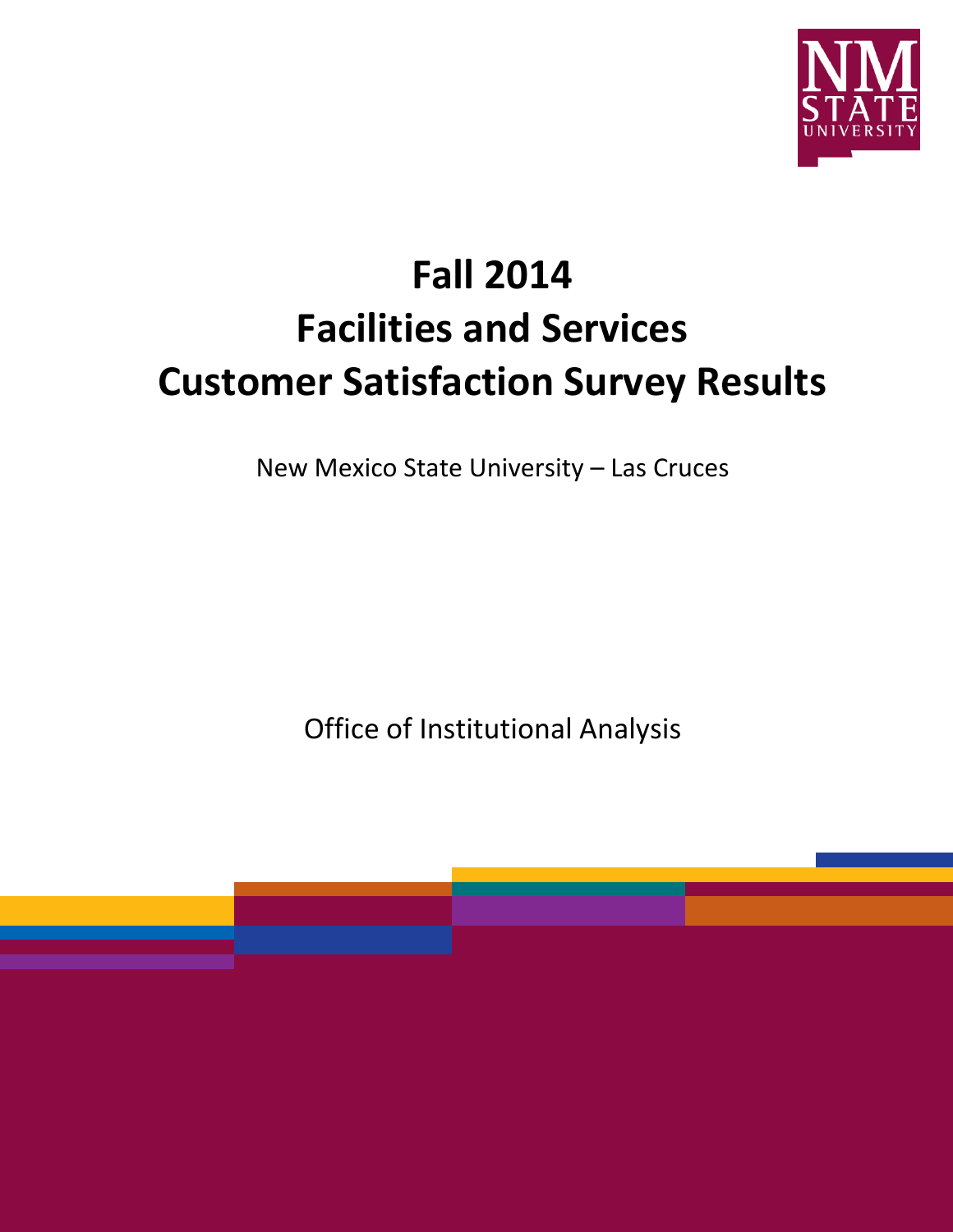# Fall 2014: Facilities & Services Customer Satisfaction Survey Results

| <b>Table of Contents</b>                                                                                      |  |
|---------------------------------------------------------------------------------------------------------------|--|
|                                                                                                               |  |
|                                                                                                               |  |
|                                                                                                               |  |
|                                                                                                               |  |
|                                                                                                               |  |
|                                                                                                               |  |
|                                                                                                               |  |
|                                                                                                               |  |
|                                                                                                               |  |
|                                                                                                               |  |
|                                                                                                               |  |
| Table 5: Satisfaction with Facilities and Services Building, Environmental and Utilities Services, Respondent |  |
|                                                                                                               |  |
|                                                                                                               |  |
| Table 6: Satisfaction with Facilities and Services Ground Services, Respondent Percentages11                  |  |
|                                                                                                               |  |
|                                                                                                               |  |
|                                                                                                               |  |
| Table 8: Satisfaction with Facilities and Services Special Projects and Engineering Services, Respondent      |  |
|                                                                                                               |  |
| Table 9: Satisfaction with Facilities and Services Administrative Service Areas, Respondent Percentages 15    |  |
|                                                                                                               |  |
| Table 10: Satisfaction with Environmental Health and Safety (EHS), Respondent Percentages 15                  |  |
|                                                                                                               |  |
|                                                                                                               |  |
|                                                                                                               |  |
| Table 12: Satisfaction with NMSU Office of University Architect and Campus Planning, Respondent               |  |
|                                                                                                               |  |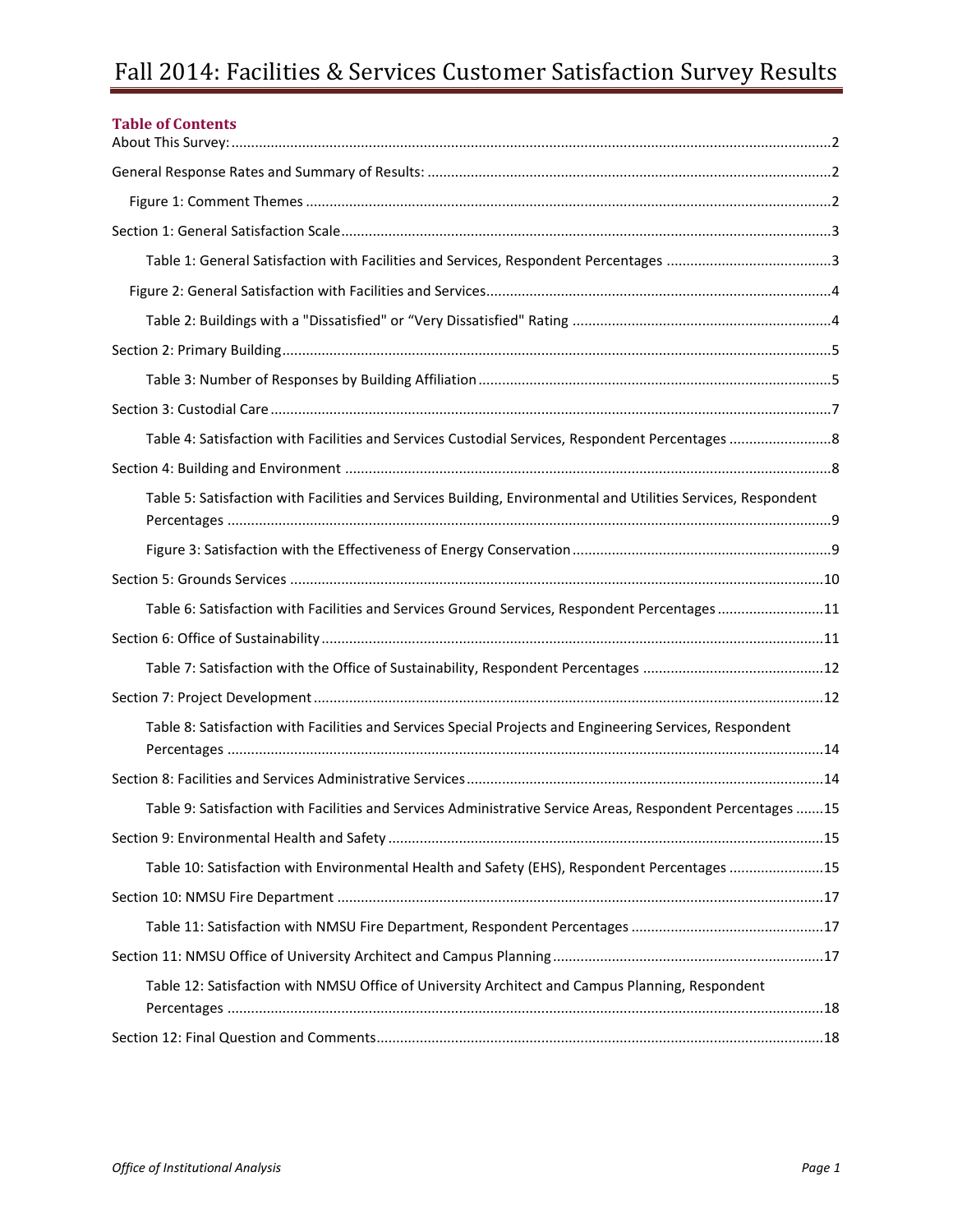## <span id="page-2-0"></span>**About This Survey:**

New Mexico State University's (NMSU) Facilities and Services Office (FS) worked with the Office of Institutional Analysis (OIA) to administer the FS Customer Satisfaction Survey. The original survey was designed according to specifications of a Facilities and Services audit and standards set by APPA, the facilities professional organization to which NMSU belongs. The 2014 survey added a new functional area about the NMSU Office of University Architect and Campus Planning.

#### <span id="page-2-1"></span>**General Response Rates and Summary of Results:**

For Fall 2014, 447 total responses were received. This marks a slight decrease from the 484 responses received for the Fall 2013 survey. Each section of the survey received a different number of responses as few respondents completed all questions listed on the entire survey.

Approximately 130 respondents provided comments in the last question in the survey regarding the work provided by FS. The comments were categorized into seven themes (Figure 1).



#### <span id="page-2-2"></span>**Figure 1: Comment Themes**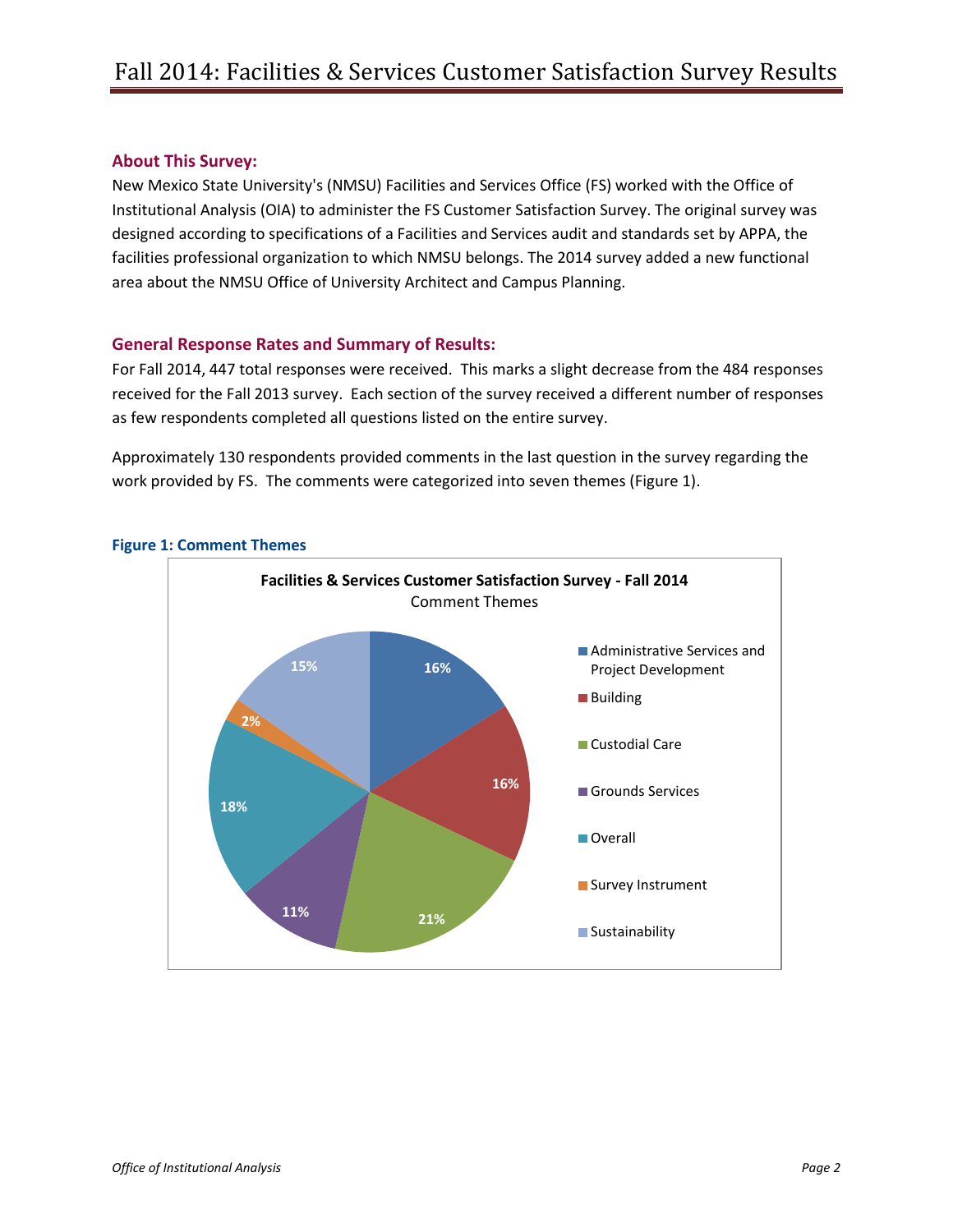# <span id="page-3-0"></span>**Section 1: General Satisfaction Scale**

*"How would you rate your overall satisfaction level with the work you have seen completed byFacilities and Services in the last twelve (12) months?"* 

Respondents indicated they were satisfied with FS services; 78% of respondents indicated they were either satisfied or very satisfied with the service they had received (Table 1). This was a slight increase from the prior year's survey (70%, Fall 2013). Most surprisingly, less than 10% of respondents reported being either dissatisfied or very dissatisfied with the overall quality of FS services. This is a marked improvement over Fall 2013, where roughly 17% of respondents had registered some level of dissatisfaction. Around 13% of respondents chose "Neutral."

Respondents from 19 buildings submitted the overall "Dissatisfied" or "Very Dissatisfied" ratings, which is slightly fewer than the number of buildings reporting low ratings last year (25). Each of these buildings had either one or two negative ratings. The Chemistry Building, Ed and Harold Foreman Engineering Complex, and New Mexico Department of Agriculture each had two respondents submit "Dissatisfied" or "Very Dissatisfied" ratings (Table 2).

Twenty-four (18%) comments referred to general FS services. Nineteen of these comments were positive indicating "FS did an outstanding job overall." Some comments suggested providing better equipment and transportation for FS staff. Other respondents felt communication with FS was an issue and/or that FS is understaffed.

# *"The employees assigned to our building provide excellent services and are very friendly and we appreciate their hard work!!"*

|                     | <b>Responses</b> | <b>Percent</b> |
|---------------------|------------------|----------------|
| Very Dissatisfied   | 5                | 2%             |
| <b>Dissatisfied</b> | 17               | 7%             |
| Neutral             | 30               | 13%            |
| Satisfied           | 106              | 44%            |
| Very Satisfied      | 82               | 34%            |
| Total               | 240              | 100%           |

# <span id="page-3-1"></span>**Table 1: General Satisfaction with Facilities and Services, Respondent Percentages**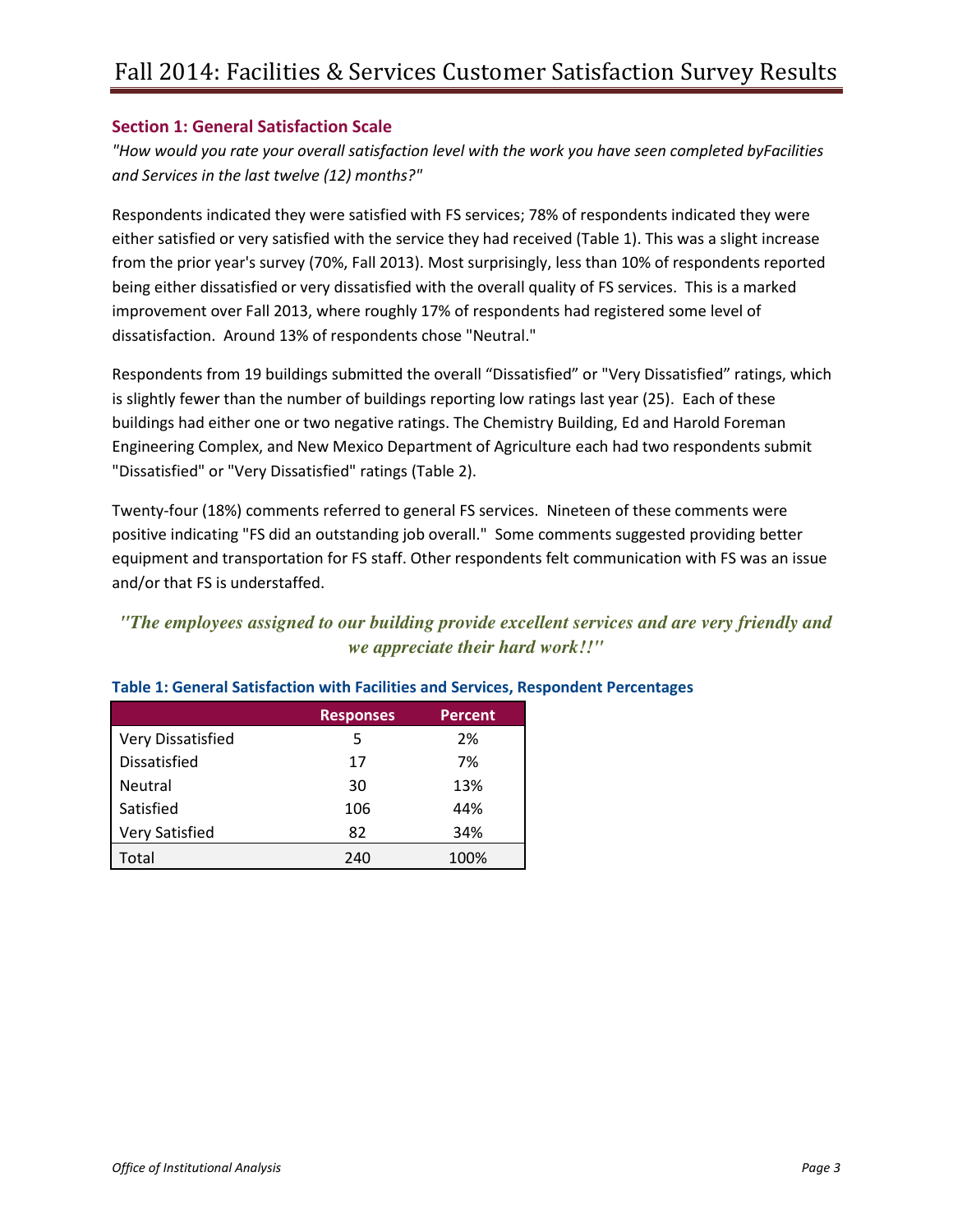

#### <span id="page-4-0"></span>**Figure 2: General Satisfaction with Facilities and Services**

# <span id="page-4-1"></span>**Table 2: Buildings with a "Dissatisfied" or "Very Dissatisfied" Rating**

| <b>Building</b>                                  | <b>Responses</b> |
|--------------------------------------------------|------------------|
| Agricultural Science Center at Alcalde           | 1                |
| <b>Branson Library</b>                           | 1                |
| Campus Police/Ag Institute                       | 1                |
| <b>Chemistry Building</b>                        | 2                |
| Corbett Center                                   | 1                |
| <b>Ed and Harold Foreman Engineering Complex</b> | 2                |
| <b>Facilities and Services Motor Pool</b>        | $\mathbf{1}$     |
| <b>Facilities and Services Office</b>            | $\mathbf{1}$     |
| <b>Foster Hall</b>                               | 1                |
| Guthrie Hall                                     | 1                |
| John Whitlock Hernandez Hall                     | 1                |
| <b>Milton Hall</b>                               | 1                |
| <b>New Mexico Dept. of Agriculture</b>           | 2                |
| O'Donnell Hall                                   | 1                |
| Skeen Hall                                       | 1                |
| Thomas & Brown Hall                              | 1                |
| Zuhl Library                                     | 1                |
| Fabian Garcia Science Center                     | 1                |
| Pan Am Center/Aggie Memorial Stadium             | 1                |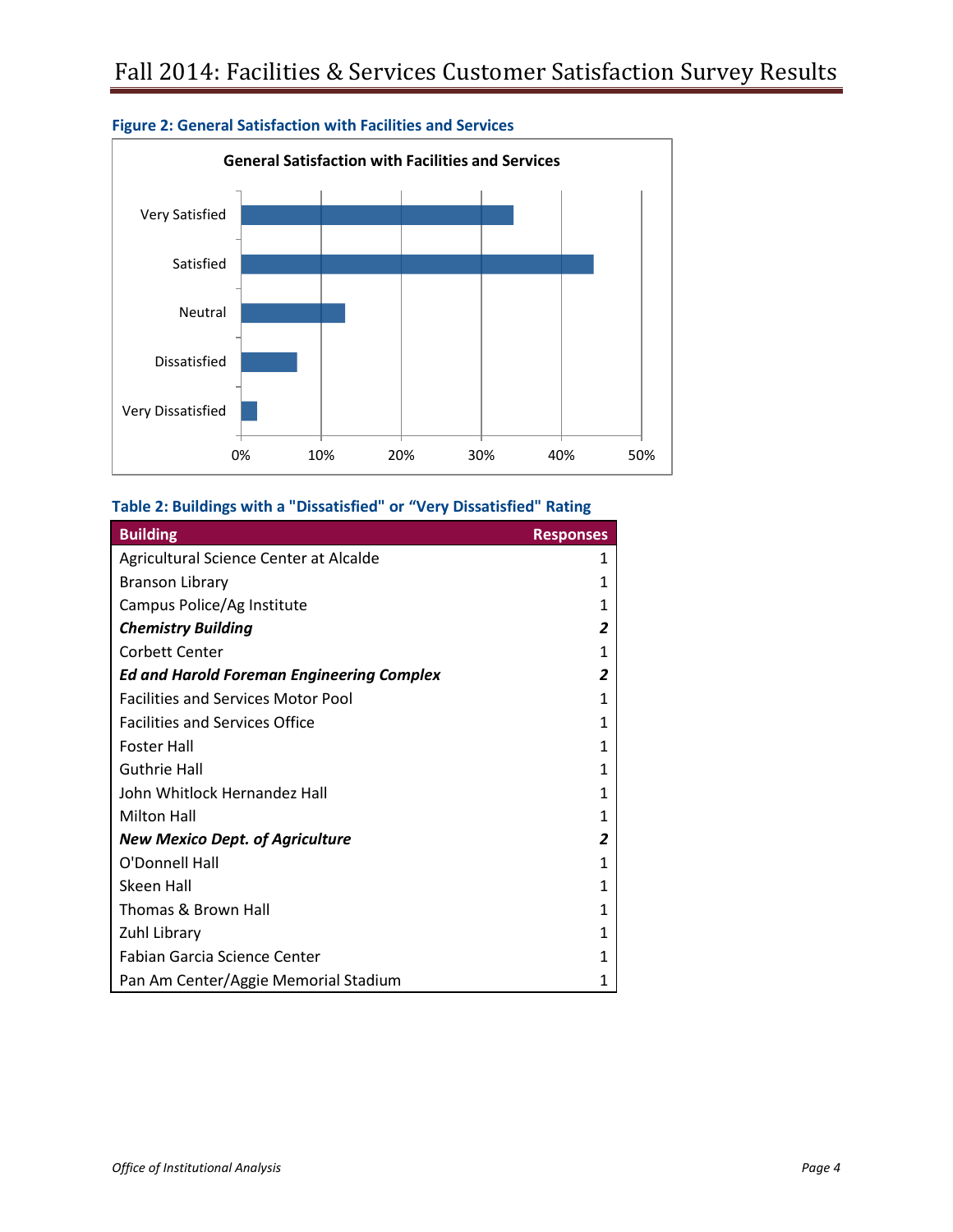# <span id="page-5-0"></span>**Section 2: Primary Building**

*"In order to better meet your facilities service needs, it is important that we be able to evaluate responses to see which areas of campus may need special attention. With this in mind, please choose your primary building on NMSU from the following drop-down list."* 

Over 50 buildings/areas are represented in the survey responses. Gerald Thomas Hall, Hadley Hall, and the Health and Social Services Building had the highest building affiliation totals with 22, 21, and 18 responses respectively (Table 3).

| <b>Building</b>                                | <b>Responses</b> |
|------------------------------------------------|------------------|
| <b>ABQ Center</b>                              | 1                |
| Academic Research A, B, C                      | 12               |
| Agricultural Science Center at Alcalde         | 1                |
| Agricultural Science Center at Farmington      | 1                |
| Agricultural Science Center at Tucumcari       | 1                |
| Alumni & Visitors Center                       | 4                |
| Anderson Hall (PSL)                            | 6                |
| <b>Astronomy Building</b>                      | 1                |
| Barnes & Noble                                 | 6                |
| <b>Biology Annex</b>                           | 1                |
| <b>Branson Library</b>                         | 11               |
| <b>Breland Hall</b>                            | 11               |
| <b>Business Complex Building</b>               | 4                |
| Campus Police/Ag Institute                     | 3                |
| Cattle Feed Barn/Animal Science                | 1                |
| <b>Central Utilities Plant</b>                 | 1                |
| Cervantes Village, Bldg C (Children's Village) | 1                |
| <b>Chemistry Building</b>                      | 9                |
| Clara Belle Williams Hall                      | 4                |
| <b>Computer Center</b>                         | 6                |
| <b>Corbett Center</b>                          | 9                |
| Dan W. Williams Hall                           | 1                |
| Dove Hall                                      | 3                |
| Ed and Harold Foreman Engineering Complex      | 6                |
| <b>Educational Services Center</b>             | 12               |
| <b>Engineering Complex I</b>                   | 1                |
| <b>Equine Education Center</b>                 | 1                |
| <b>Fabian Garcia Science Center</b>            | 2                |
| <b>Facilities and Services Construction</b>    | 14               |
| <b>Facilities and Services Lock Shop</b>       | 1                |
| <b>Facilities and Services Motor Pool</b>      | 1                |
| <b>Facilities and Services Office</b>          | 11               |

# <span id="page-5-1"></span>**Table 3: Number of Responses by Building Affiliation**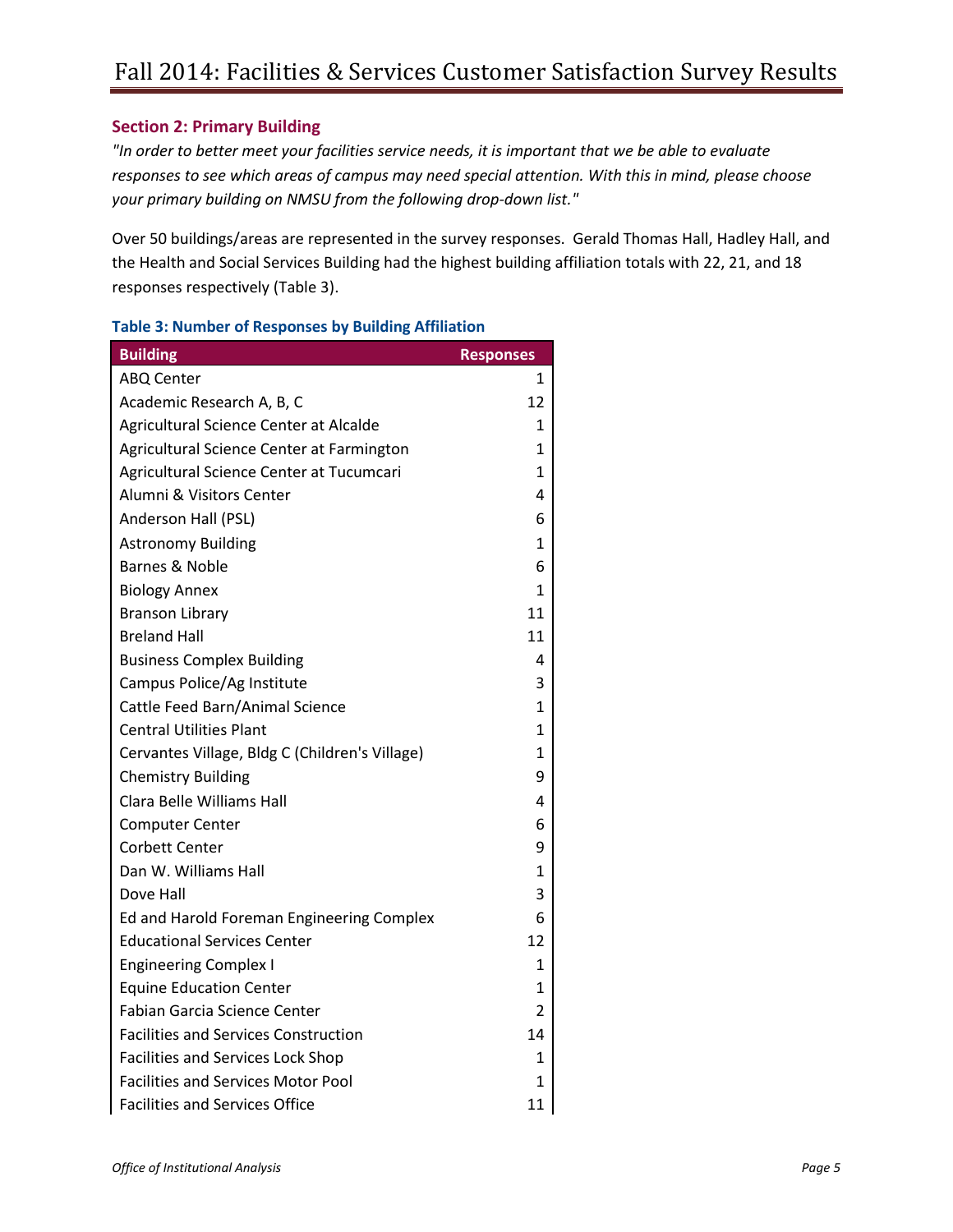| <b>Foster Hall</b>                         | 4              |
|--------------------------------------------|----------------|
| Garcia Annex                               | 4              |
| <b>Gardiner Hall</b>                       | 3              |
| <b>Genesis Center C</b>                    | 3              |
| <b>Genesis Center Office</b>               | 1              |
| <b>Gerald Thomas Hall</b>                  | 22             |
| <b>Goddard Hall</b>                        | 3              |
| <b>Golf Course</b>                         | 1              |
| <b>Guthrie Hall</b>                        | 8              |
| <b>Hadley Hall</b>                         | 21             |
| <b>Health and Social Services Building</b> | 18             |
| James B. Delamater Activity Center         | 3              |
| Jett Hall                                  | 7              |
| John Whitlock Hernandez Hall               | 1              |
| Jornada USDA Exp. Range HQ (Wooten Hall)   | 3              |
| Knox Hall                                  | 6              |
| Leyendecker Plant Science Research Center  | 2              |
| <b>Milton Hall</b>                         | 14             |
| Nason House                                | 1              |
| Natatorium                                 | 1              |
| <b>Neale Hall</b>                          | 1              |
| New Mexico Dept. of Agriculture            | 9              |
| O'Donnell Hall                             | $\overline{7}$ |
| O'Laughlin House                           | 3              |
| <b>Other Stadiums</b>                      | 2              |
| Pan Am Center/Aggie Memorial Stadium       | 2              |
| PGEL Headhouse/Lab                         | 1              |
| <b>Regents Row</b>                         | 10             |
| Science Hall                               | 7              |
| Skeen Hall                                 | 6              |
| <b>Speech Building</b>                     | 4              |
| <b>Stan Fulton Center</b>                  | 5              |
| <b>Student Health Center</b>               | 2              |
| Tejada Building, Extension Annex           | $\mathbf{1}$   |
| <b>Theatre Arts</b>                        | 2              |
| Thomas & Brown Hall                        | 1              |
| Tom Fort & Sutherland Villages             | 1              |
| <b>Walden Hall</b>                         | 1              |
| William B. Conroy Honors Center            | 1              |
| <b>Young Hall</b>                          | 1              |
| Zuhl Library                               | 6              |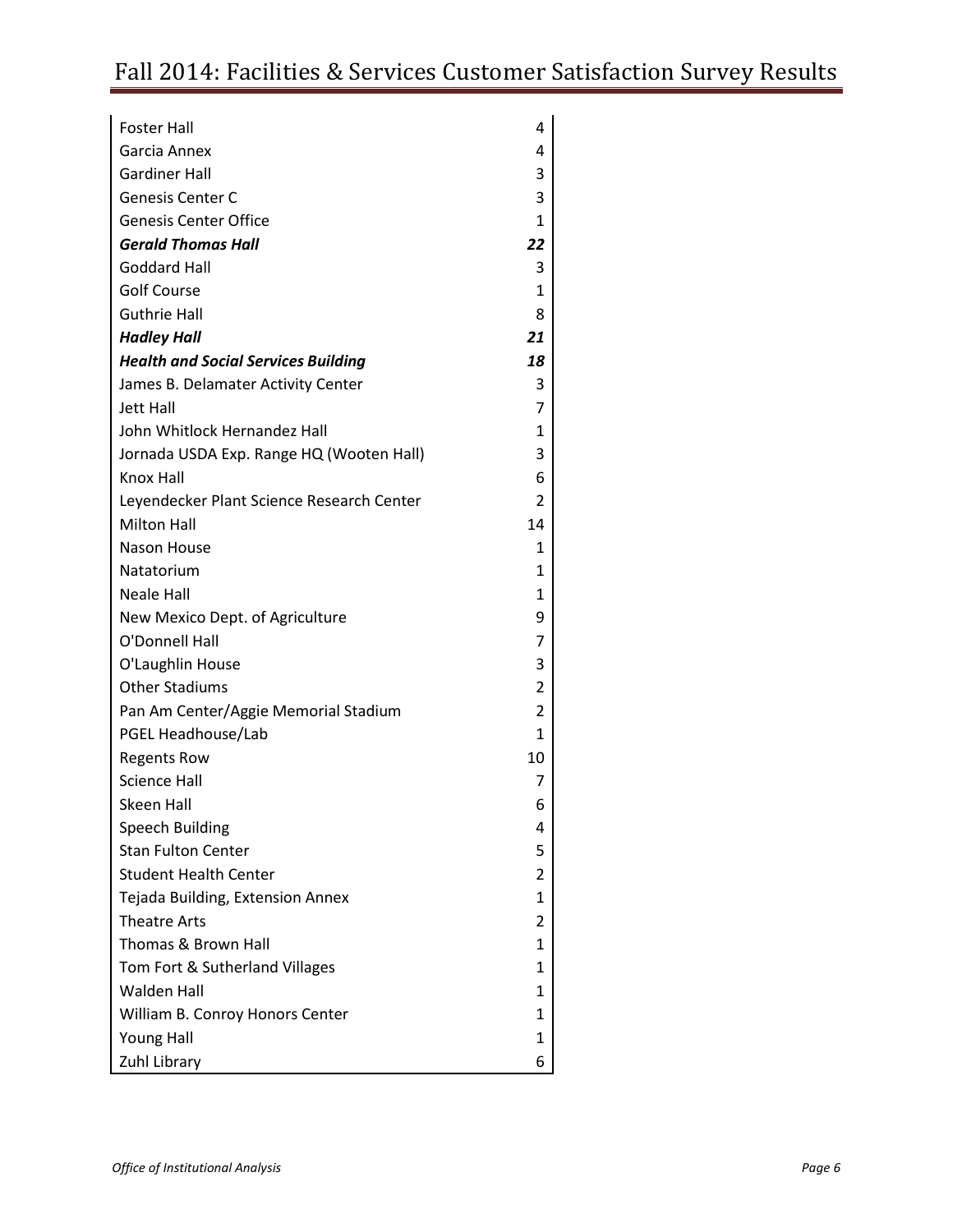# <span id="page-7-0"></span>**Section 3: Custodial Care**

*"Facilities and Services provides basic cleaning, recycling, and routine pest control services for Instruction and General Buildings on the Las Cruces Campus. This is done according to a published schedule on the FS website. Please rate your level of satisfaction with the following custodial care areas as they pertain to the building you identified as your primary building."* 

For the custodial care areas specified, more than 74% of respondents indicated they were satisfied or very satisfied with FS custodial services (Table 4). Roughly 78% of respondents were satisfied or very satisfied with the overall quality of custodial services, and 64% indicated they were very satisfied with the courtesy of the custodial staff.

Also like last year, the frequency of custodial services was of concern to nearly one out of every five respondents. Comments suggested that vacuuming, trash pickup, and dusting frequency needed improvement. Cleanliness of restrooms was another area of concern with nearly 10% of respondents dissatisfied with restroom cleanliness and nearly 4% very dissatisfied. However, this is slightly better than last year. This varies by building. Comments suggest that restrooms in Milton Hall, library bathrooms (Zuhl and Branson), and Guthrie need more attention. This is the second consecutive year in which respondent comments indicated relative dissatisfaction with the quality of Milton Hall restrooms.

More than 44% of respondents were satisfied with the effectiveness of the recycling program and an additional 22% were very satisfied. Satisfaction with the recycling program is slightly higher when compared to last year's survey results (41% satisfied, 21% very satisfied).

Twenty-eight (21%) comments referred to Custodial Services. Several comments singled out employees and buildings where custodians perform above (or below) expectations. A few respondents felt that some of the custodial staff frequently shirk their job duties by hiding out in remote areas and/or napping at work. At the same time, others lauded their local custodial staff for providing exemplary service.

*"My thanks to the good people in custodial work….Their smiles make my day."*

*"The quality and consistency of custodial services have steadily declined. Routine cleaning of hallways, common areas, classrooms is far from satisfactory. Response from custodial supervisors is poor at best."*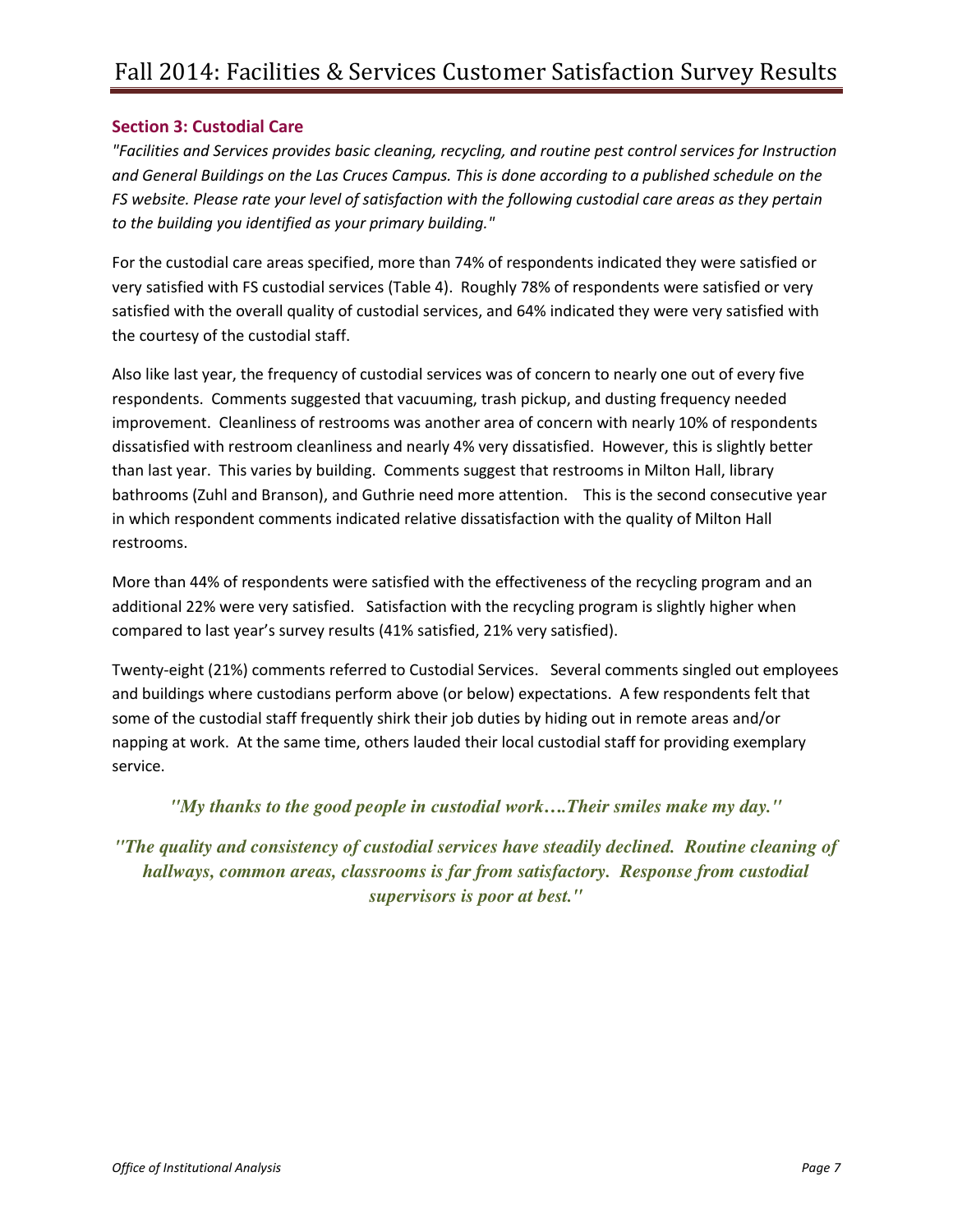| Area                                                                  | <b>Very</b><br><b>Satisfied</b> | <b>Satisfied</b> | <b>Neutral</b> | <b>Dissatisfied</b> | <b>Very</b><br><b>Dissatisfied</b> | <b>Total</b><br><b>Responses</b> |
|-----------------------------------------------------------------------|---------------------------------|------------------|----------------|---------------------|------------------------------------|----------------------------------|
| Cleanliness of public areas<br>(entryways, lobbies,<br>lounges, etc.) | 44.9%                           | 35.9%            | 9.6%           | 5.8%                | 3.8%                               | 345                              |
| Cleanliness of restrooms                                              | 38.6%                           | 36.8%            | 11.0%          | 9.9%                | 3.8%                               | 345                              |
| Cleanliness of offices and<br>classrooms                              | 34.3%                           | 40.4%            | 12.8%          | 7.8%                | 4.7%                               | 344                              |
| Courtesy of custodial staff                                           | 63.8%                           | 24.8%            | 7.9%           | 2.3%                | 1.2%                               | 343                              |
| Frequency of custodial<br>services                                    | 43.3%                           | 31.0%            | 12.9%          | 9.4%                | 3.5%                               | 342                              |
| Overall quality of custodial<br>services                              | 42.6%                           | 36.2%            | 11.9%          | 6.4%                | 2.9%                               | 345                              |
| <b>Sustainability</b>                                                 |                                 |                  |                |                     |                                    |                                  |
| Please rate the<br>effectiveness of the<br>Recycling program          | 22.4%                           | 44.7%            | 13.9%          | 14.8%               | 4.2%                               | 237                              |

## <span id="page-8-0"></span>**Table 4: Satisfaction with Facilities and Services Custodial Services, Respondent Percentages**

# <span id="page-8-1"></span>**Section 4: Building and Environment**

*"Facilities and Services strives to maintain a comfortable and functional environment for all members of the NMSU community. Please rate your level of satisfaction with the following building and environmental utilities areas of the building you identified as your primary building."* 

Respondents were satisfied, although not always very satisfied, with the building and environment services provided by FS (Table 5). Approximately 27% of respondents indicated they were very satisfied with the reliability of utilities in their building, and more than 50% were satisfied with the lighting. When respondents indicated dissatisfaction with an area, it was usually related to temperature. Although 22% of respondents were dissatisfied or very dissatisfied with the temperature in their buildings, this is slightly lower than last year (26%). The buildings of concern this year were Regents Row, Milton Hall, Health and Social Services Building, and Science Hall. More than 12% of respondents were dissatisfied or very dissatisfied with handicap access. Like last year, more signage and repair or additional accommodations for handicap access were suggested.

Of the roughly 200 responses to the question on the effectiveness of energy conservation, nearly onefourth were either dissatisfied or very dissatisfied. However, there were more respondents who said they were very satisfied than there were respondents who were very dissatisfied (Figure 2). Also, the share of dissatisfied respondents was lower this year when compared to the 2013 iteration of the survey (25% in 2014; 33% in 2013).

Twenty-one (16%) comments referred to the building, rooms and environment. Repair requests were mentioned for five buildings: Roberts Hall, Health Social Services Building, Skeen Hall, Chemistry Building, and Knox Hall. Five respondents were dissatisfied with the uncomfortable temperature in their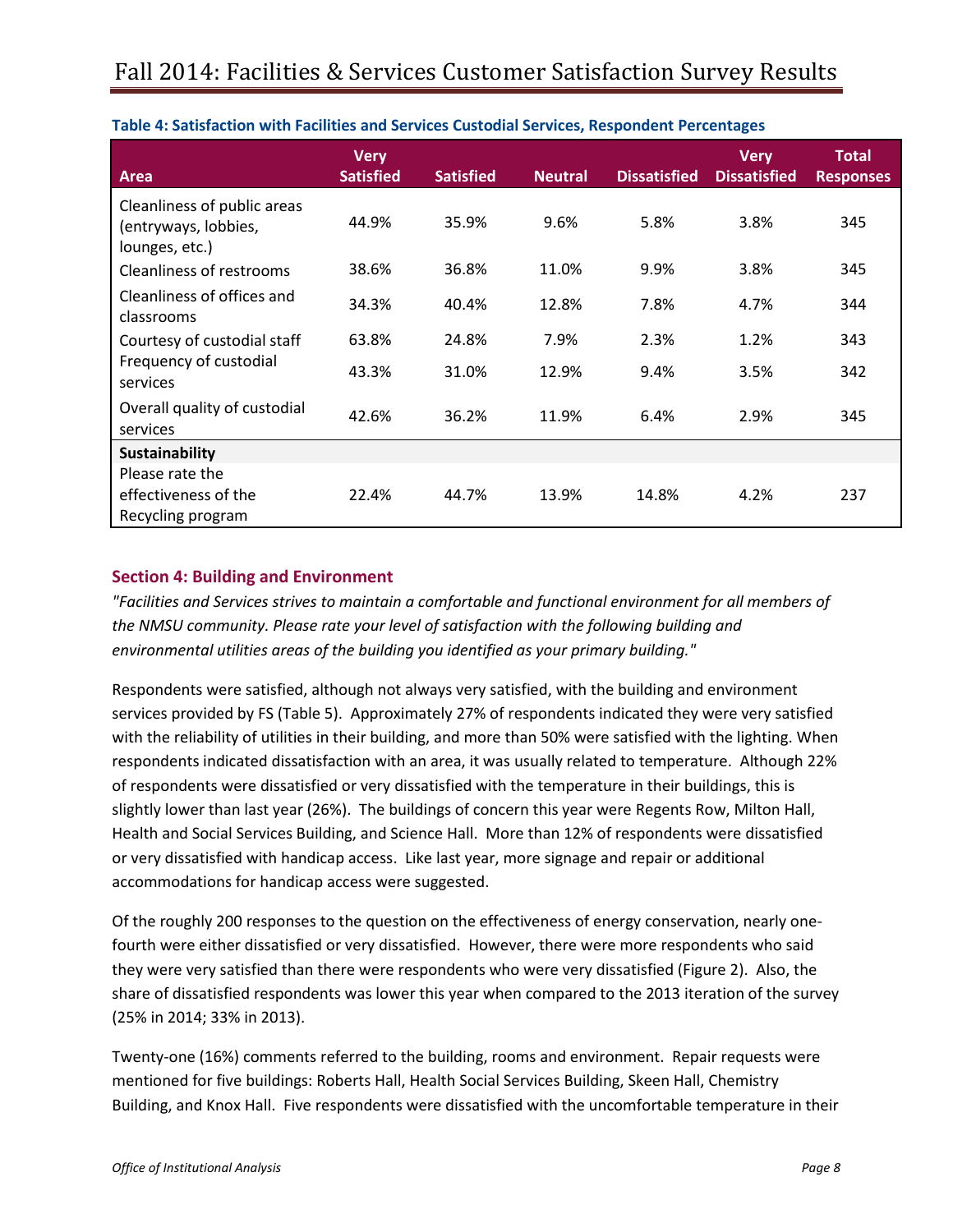buildings. Compared to last year, there were relatively fewer complaints in the comments regarding building accessibility.

*"I belong to a Facebook page for moms and…there was a mom who posted an urgent request for help for heaters and blankets because her heat had not been turned on yet. I was shocked when she posted that she is living in family housing on campus..."*

<span id="page-9-0"></span>**Table 5: Satisfaction with Facilities and Services Building, Environmental and Utilities Services, Respondent Percentages** 

| Area                                                                                                                     | <b>Very</b><br><b>Satisfied</b> | <b>Satisfied</b> | <b>Neutral</b> | <b>Dissatisfied</b> | <b>Very</b><br><b>Dissatisfied</b> | <b>Total</b><br><b>Responses</b> |
|--------------------------------------------------------------------------------------------------------------------------|---------------------------------|------------------|----------------|---------------------|------------------------------------|----------------------------------|
| Temperature                                                                                                              | 13.6%                           | 47.0%            | 17.7%          | 17.7%               | 4.1%                               | 345                              |
| Lighting (is it adequate for<br>the task?)                                                                               | 27.3%                           | 53.8%            | 12.2%          | 6.1%                | 0.6%                               | 344                              |
| Handicap access                                                                                                          | 23.8%                           | 39.9%            | 24.1%          | 10.7%               | 1.5%                               | 336                              |
| Reliability of utilities<br>(electrical power, heating,<br>cooling, meet our needs<br>and have minimal<br>interruptions) | 26.8%                           | 48.4%            | 15.5%          | 7.3%                | 2.0%                               | 343                              |

**Figure 3: Satisfaction with the Effectiveness of Energy Conservation** 

<span id="page-9-1"></span>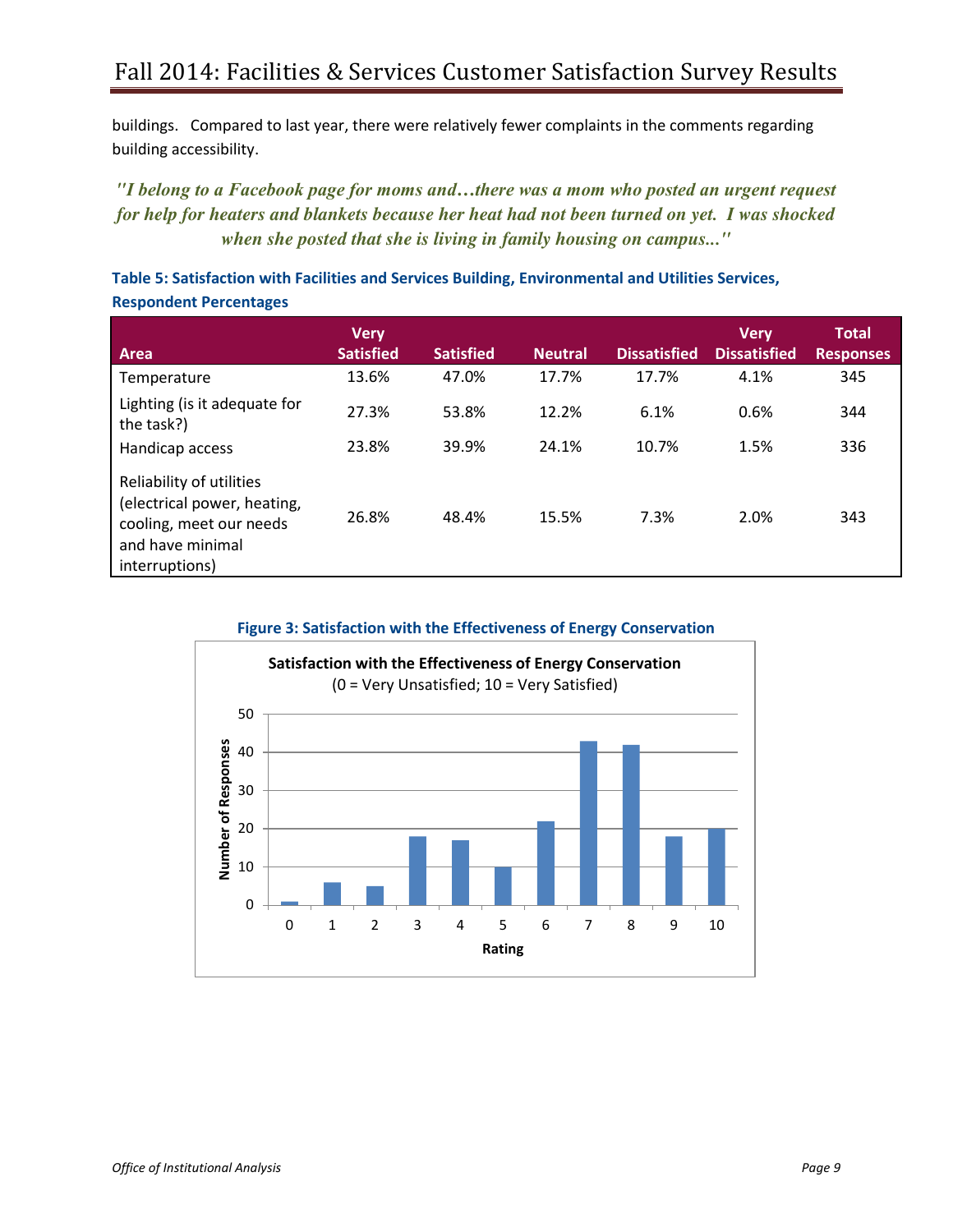# <span id="page-10-0"></span>**Section 5: Grounds Services**

*"Facilities and Services provides landscape and grounds maintenance, exterior trash receptacle management and concrete and asphalt maintenance. In addition, Facilities and Services maintains the walkways and roadways around campus and is responsible for the care of lawns, trees, and shrubs. Facilities and Services is also founded to maintain campus drainage systems. Please rate your level of satisfaction with the following areas as they relate to Facilities and Services grounds maintenance in your area of the university."* 

As reported in past surveys, the Grounds staff are very courteous. More than 50% of respondents were very satisfied with the courtesy of the Grounds staff and another 34% were satisfied (Table 7). At least 82% of respondents were satisfied or very satisfied with the overall quality of Grounds Services, which is a large improvement over last year. The maintenance of grounds and the quality of landscape design and maintenance stayed about the same. Slight improvements were also noted with litter management as roughly 12% of respondents were dissatisfied to very dissatisfied. The quality of pest control had the lowest level of satisfaction, although over 70% of respondents were satisfied to very satisfied. According to some comments, spiders are a problem, especially in outdoor stairways and entryways. There were fewer responses related to the effectiveness of water-efficient landscaping and other water conservation measures, and of those who did respond, roughly one-fifth (20%) were neutral. Comments indicated some sprinklers pointed into sidewalks and streets, and grass was over-watered in some areas. Some respondents suggested FS should plant more low-water use plants.

Fourteen (11%) comments specified areas around campus where Ground Services could increase their efforts and areas that have received improved service. Specifically, Pinon Hall, Gardiner Hall, Educational Services Building, Frenger Mall, Wooton Hall, Gerald Thomas Hall, Knox Hall, Hadley, Skeen hall all have requests for improved landscaping. Compared to previous iterations of the survey, this year's results indicate more concern about the condition of several parking lots around campus.

*"Parking lot behind Gerald Thomas, Wooton Hall and Knox Hall is awful…I have complained year after year and we only bandage the holes! Someday someone is going to break a leg from falling in a hole or injure themselves severely!"*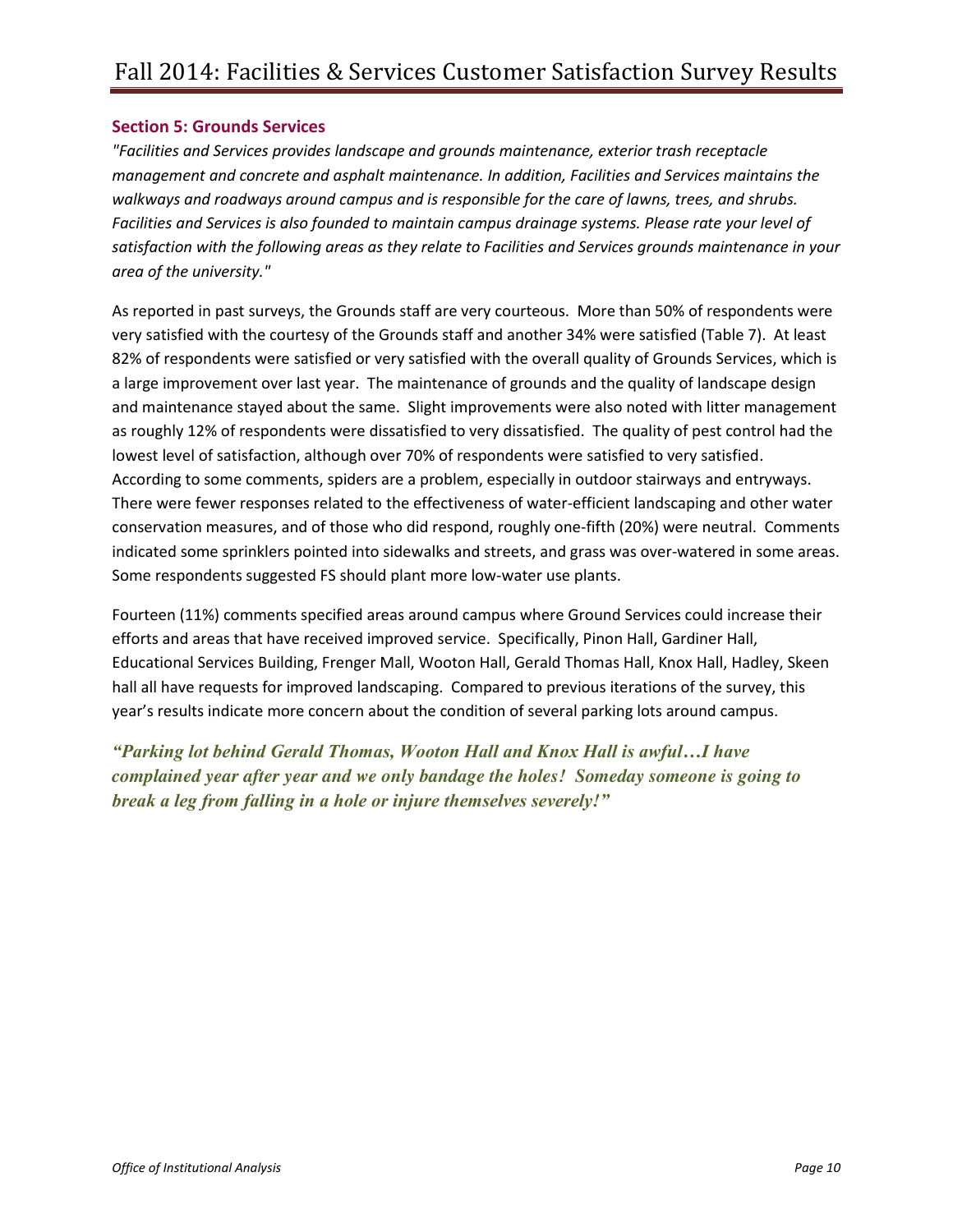| <b>Area</b>                                                                                                             | <b>Very</b><br><b>Satisfied</b> | <b>Satisfied</b> | <b>Neutral</b> | <b>Dissatisfied</b> | <b>Very</b><br><b>Dissatisfied</b> | <b>Total</b><br><b>Responses</b> |
|-------------------------------------------------------------------------------------------------------------------------|---------------------------------|------------------|----------------|---------------------|------------------------------------|----------------------------------|
| Maintenance of grounds<br>(mowing, weeding,<br>trimming, edging, etc.)                                                  | 37.2%                           | 42.5%            | 10.6%          | 7.3%                | 2.3%                               | 341                              |
| Quality of landscape design<br>and maintenance (trees,<br>flowerbeds, etc.)                                             | 34.0%                           | 40.8%            | 16.1%          | 7.0%                | 2.1%                               | 341                              |
| Litter management                                                                                                       | 28.5%                           | 44.1%            | 15.3%          | 11.2%               | 0.9%                               | 340                              |
| Management of recycling<br>and recycling receptacles                                                                    | 31.4%                           | 44.9%            | 14.7%          | 7.6%                | 1.5%                               | 341                              |
| Quality of pest control<br>(indoors and outdoors)                                                                       | 25.5%                           | 46.0%            | 17.6%          | 7.9%                | 2.9%                               | 341                              |
| Overall quality of Grounds<br>services                                                                                  | 36.2%                           | 46.2%            | 13.2%          | 3.5%                | 0.9%                               | 340                              |
| Courtesy of Grounds staff                                                                                               | 52.5%                           | 34.2%            | 11.5%          | 1.2%                | 0.6%                               | 339                              |
| Sustainability                                                                                                          |                                 |                  |                |                     |                                    |                                  |
| Please grade the<br>effectiveness of the water<br>efficient landscaping and<br>our other water<br>conservation measures | 26.8%                           | 40.5%            | 20.5%          | 8.9%                | 3.2%                               | 190                              |

# <span id="page-11-0"></span>**Table 6: Satisfaction with Facilities and Services Ground Services, Respondent Percentages**

# <span id="page-11-1"></span>**Section 6: Office of Sustainability**

*"Please rate your level of satisfaction with the following areas as they relate to sustainability at the university."* 

On average, 86 responses were received for this section, compared to 90 for the 2013 survey. While consistent across the two years, this implies that only roughly one in five respondents to the Fall 2014 FS survey recalled any interaction with the Office of Sustainability, and many of those who did respond to these questions selected "neutral." Respondents continue to be very satisfied (48%) with the courtesy of the sustainability staff. They also like the Toner Recycling Program with 29% of respondents very satisfied and 44% satisfied (25% and 43% respectively for 2013). Opinions of the Energy Reduction Program showed considerable improvement for 2014, with nearly 80% of respondents satisfied to very satisfied with this program compared to 58% in 2013. On the other hand, respondents were less satisfied with the website; nearly 6% expressed dissatisfaction in 2014 compared to 1% in 2013. Just about 40% of respondents were neutral on the sustainability educational programs and the Environmental Education Center (EEC). These two areas also reported the lowest percent of very satisfied respondents, and both dipped below the percentage of very satisfied respondents reported in 2013 (20% for educational programs and 16% for the EEC in 2013). Three-fourths of respondents were satisfied to very satisfied with the overall quality of sustainability at NMSU. This is a slight improvement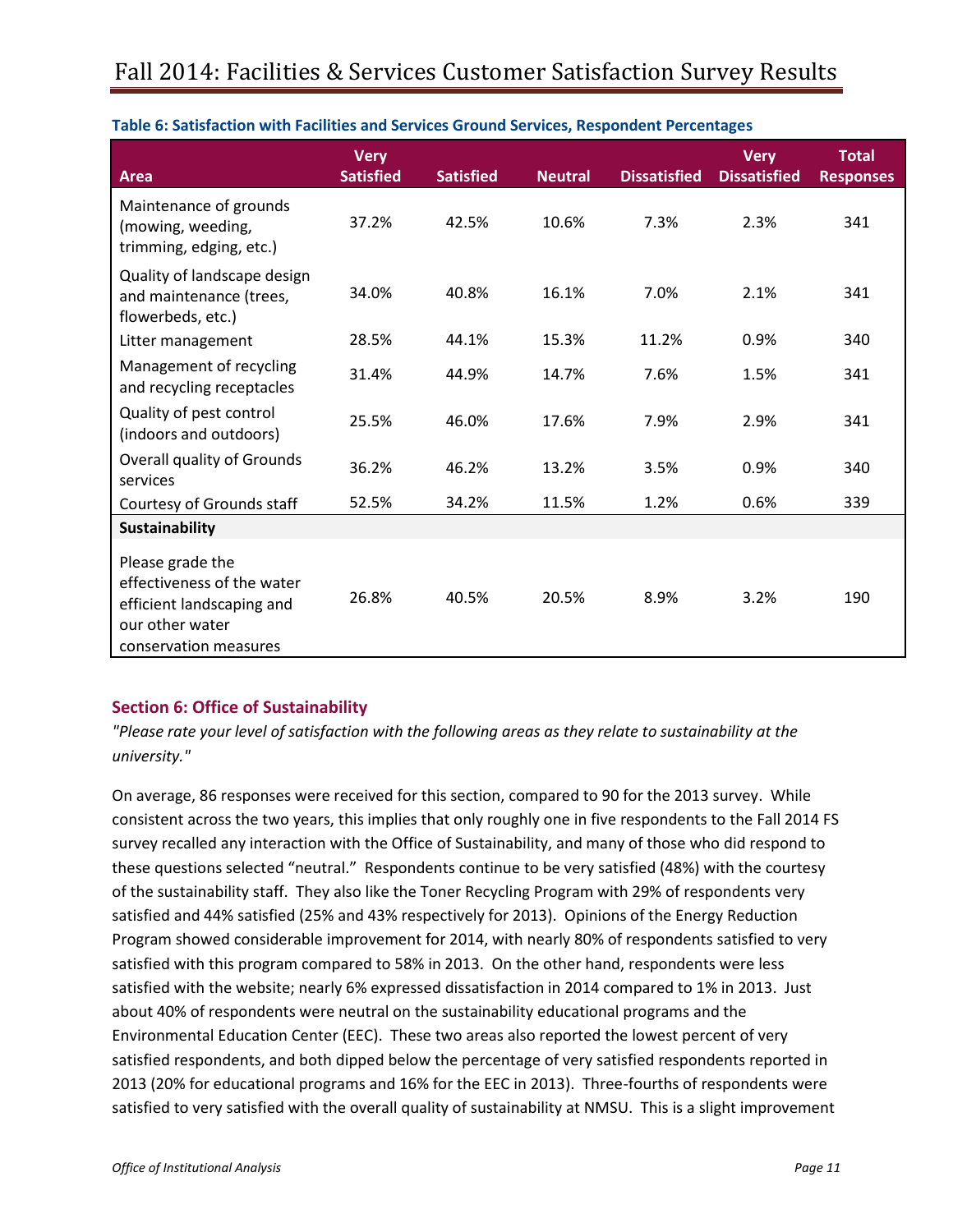over the 68% reported in 2013, although more of this change is in "satisfied" rather than "very satisfied."

Twenty (15%) comments addressed issues of sustainability on campus. While last year's comments highlighted a general concern with the lack of recycling bins on campus, this year responses criticized policies and other operating procedures governing the use of water resources and electricity on campus.

# *"Why do we waste water by turning it on in the middle of the day? Water at night or early morning please."*

*"I wish we had an awareness campaign about turning off unnecessary lights and even unplugging computers over holidays…"*

| Area                                                                                      | <b>Very</b><br><b>Satisfied</b> | <b>Satisfied</b> | <b>Neutral</b> | <b>Dissatisfied</b> | <b>Very</b><br><b>Dissatisfied</b> | <b>Total</b><br><b>Responses</b> |
|-------------------------------------------------------------------------------------------|---------------------------------|------------------|----------------|---------------------|------------------------------------|----------------------------------|
| <b>Educational programs</b><br>(tabling, one-on-one<br>meetings, campus<br>presentations) | 16.7%                           | 44.0%            | 39.3%          | $0.0\%$             | $0.0\%$                            | 84                               |
| Website                                                                                   | 20.7%                           | 43.7%            | 29.9%          | 5.7%                | $0.0\%$                            | 87                               |
| <b>Toner Recycling Program</b>                                                            | 29.1%                           | 44.2%            | 26.7%          | 0.0%                | 0.0%                               | 86                               |
| <b>Environmental Education</b><br>Center                                                  | 11.9%                           | 47.6%            | 38.1%          | 2.4%                | 0.0%                               | 84                               |
| <b>Energy Reduction Program</b>                                                           | 23.0%                           | 56.3%            | 18.4%          | 2.3%                | 0.0%                               | 87                               |
| Overall quality of<br>sustainability at NMSU                                              | 21.6%                           | 53.4%            | 19.3%          | 5.7%                | 0.0%                               | 88                               |
| Courtesy of sustainability<br>staff                                                       | 48.3%                           | 35.6%            | 14.9%          | 1.1%                | 0.0%                               | 87                               |

#### <span id="page-12-0"></span>**Table 7: Satisfaction with the Office of Sustainability, Respondent Percentages**

# <span id="page-12-1"></span>**Section 7: Project Development**

*"Facilities modifications and enhancements are provided on reimbursable basis when requested by the user. Please evaluate Project Development and Engineering if you have used their services. In the last twelve months, have you/your office utilized any of these types of projects and engineering services?"* 

Approximately 90 responses were received for the Project Development section, slightly fewer than the 103 in 2013. However, the percent of respondents stating they were satisfied increased by five to ten percent across all of the questions except for the "final budget of project" between the two years. For that particular question, dissatisfaction (including very dissatisfied) decreased from 23% of respondents to 14%. Nearly 70% of respondents were satisfied to very satisfied with the finished project, an increase from 60% in 2013. Satisfaction with the timeliness of the project increased from 41% to 53%, and satisfaction with communication from Project Development and Engineering also improved, from just under 50% to 57%. Similar improvements were seen for all three questions related to staff, and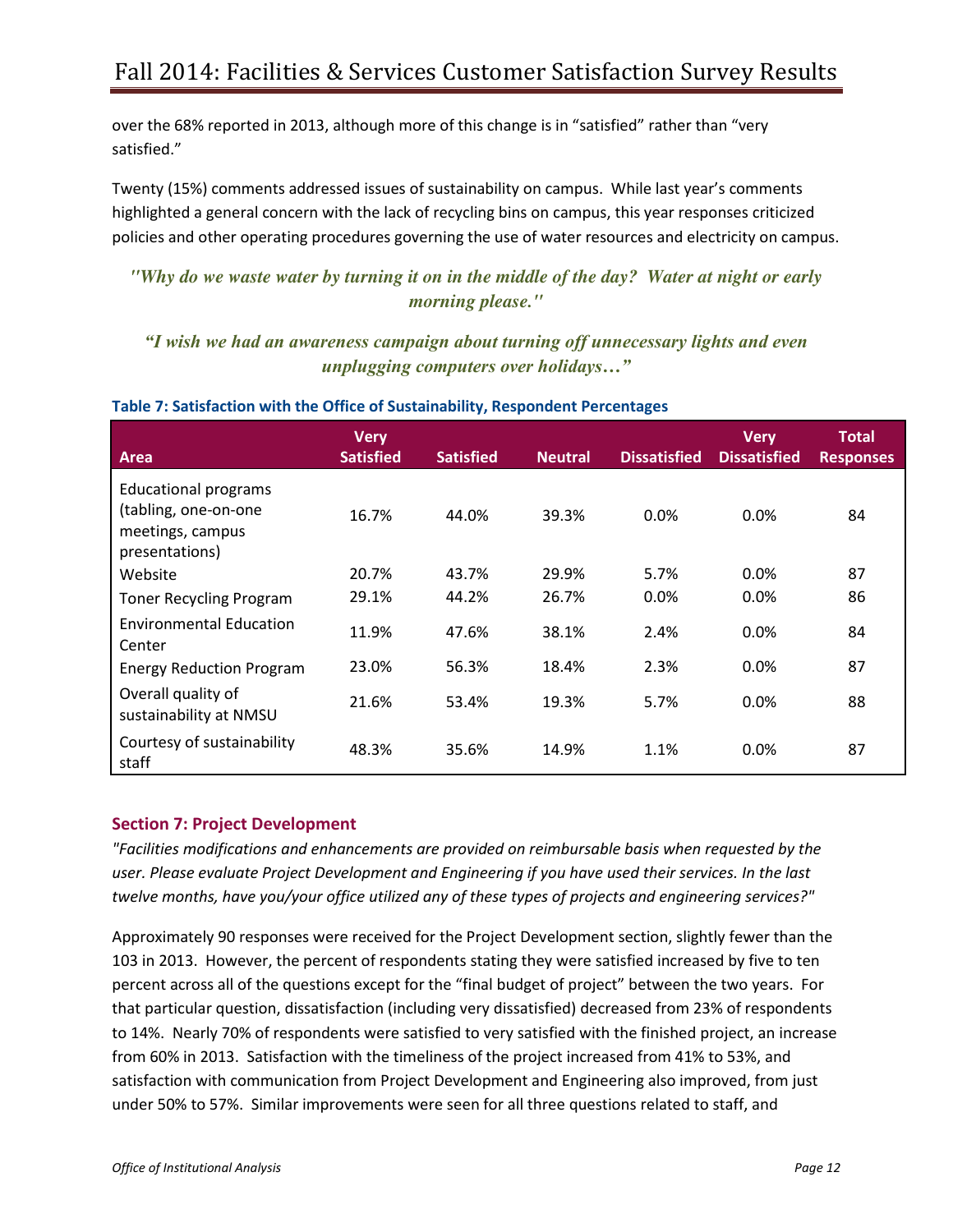dissatisfaction percentages decreased. Although slightly fewer respondents were very satisfied with the knowledge and skill of Project staff (from 24% down to 22%), 42% reported being satisfied in 2014 compared to 36% in 2013.

Twenty-one comments (16%) focused on issues related to project development. Roughly a quarter of these comments complained about the timeliness of processing and completing work orders. Respondents cited poor administrative practices, communication errors between and within units, and a lack/misallocation of proper resources—not the skills and/or professionalism of the work crews—as the primary causes of these time delays. A few respondents also complained about the poor quality of the work-order software used, while others indicated that they would appreciate greater transparency between work crews and clients regarding the status of work orders in progress.

Only fifty-four responses were received regarding the importance of sustainability to the project. The mean rating of 3.7 on a scale of 1 (not important at all) to 5 (very important) indicates that, on average, respondents believe sustainability is somewhat important. This value is slightly greater than the mean reported in the 2013 iteration of the survey (3.5).

# *"Response to inquiries regarding work orders is extremely tardy and at times not provided at all. Have had work orders active for several months which have not been completed."*

*"Clear and consistent communication is key to successful interactions. I believe most of the F&S staff are courteous, professional and eager to do good work. They accomplish much with the resources available."*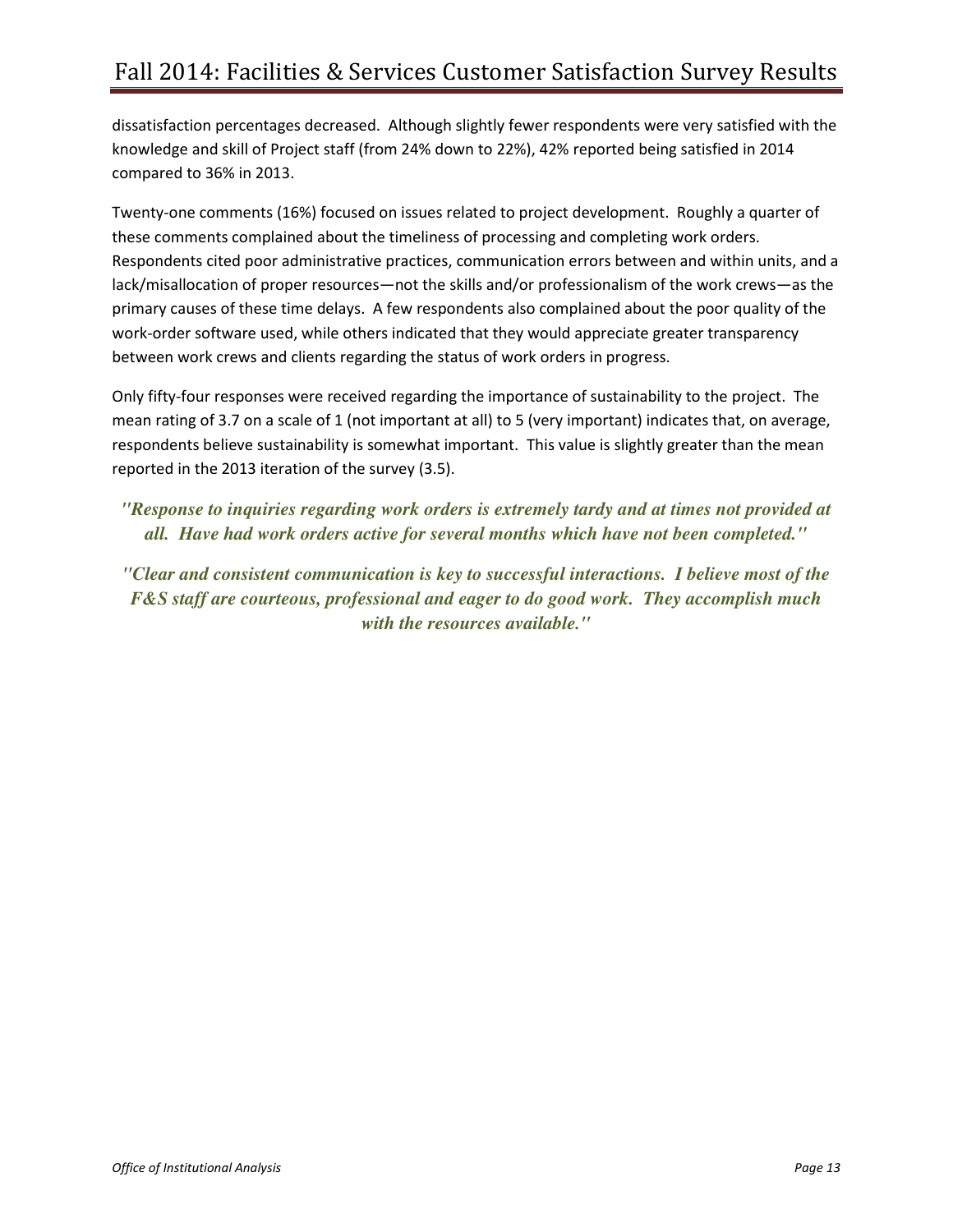<span id="page-14-0"></span>

| Table 8: Satisfaction with Facilities and Services Special Projects and Engineering Services, Respondent |  |
|----------------------------------------------------------------------------------------------------------|--|
| <b>Percentages</b>                                                                                       |  |

| Area                                                                                   | <b>Very</b><br><b>Satisfied</b> | <b>Satisfied</b> | <b>Neutral</b> | <b>Dissatisfied</b> | <b>Very</b><br><b>Dissatisfied</b> | <b>Total</b><br><b>Responses</b> |
|----------------------------------------------------------------------------------------|---------------------------------|------------------|----------------|---------------------|------------------------------------|----------------------------------|
| <b>Satisfaction with Staff</b>                                                         |                                 |                  |                |                     |                                    |                                  |
| Initial response time for<br>estimating cost                                           | 18.7%                           | 40.7%            | 25.3%          | 12.1%               | 3.3%                               | 91                               |
| Preparedness of Project<br>Managers/Estimators                                         | 19.6%                           | 42.4%            | 22.8%          | 10.9%               | 4.3%                               | 92                               |
| Knowledge and skill of<br>Project staff                                                | 22.0%                           | 41.8%            | 23.1%          | 8.8%                | 4.4%                               | 91                               |
| <b>Satisfaction with Finished</b><br>Project                                           |                                 |                  |                |                     |                                    |                                  |
| Satisfaction with the<br>finished project                                              | 25.0%                           | 44.3%            | 21.6%          | 8.0%                | 1.1%                               | 88                               |
| The timeliness of the<br>project (on time)                                             | 17.8%                           | 35.6%            | 23.3%          | 15.6%               | 7.8%                               | 90                               |
| Final budget of project                                                                | 18.2%                           | 29.5%            | 38.6%          | 10.2%               | 3.4%                               | 88                               |
| Communication from<br>Project Development and<br>Engineering throughout the<br>project | 21.3%                           | 36.0%            | 22.5%          | 13.5%               | 6.7%                               | 89                               |

|                                                                                                                      | <b>Responses</b> | <b>Mean</b> |
|----------------------------------------------------------------------------------------------------------------------|------------------|-------------|
| How important is sustainability to your project?<br>$\mid$ (5 stars = very important, 1 star = not at all important) | 54               | 3.7         |

#### <span id="page-14-1"></span>**Section 8: Facilities and Services Administrative Services**

*"In the last twelve months, have you had contact with Facilities and Services business office staff regarding the administrative side of any maintenance project or Special Projects or Engineering Work?"* 

Approximately a quarter (108) of all survey respondents completed the questions on FS administrative services. Roughly 42% of respondents were very satisfied with the courtesy and professional attitude of FS staff. The knowledge and skill of FS staff were also seen as strengths. The only areas that might need improvement were with timeliness. While roughly 31% of respondents were neutral regarding the timeliness of responses to billing inquiries, nearly 19% were dissatisfied to very dissatisfied on the timeliness of response to inquiries about work status (Table 9).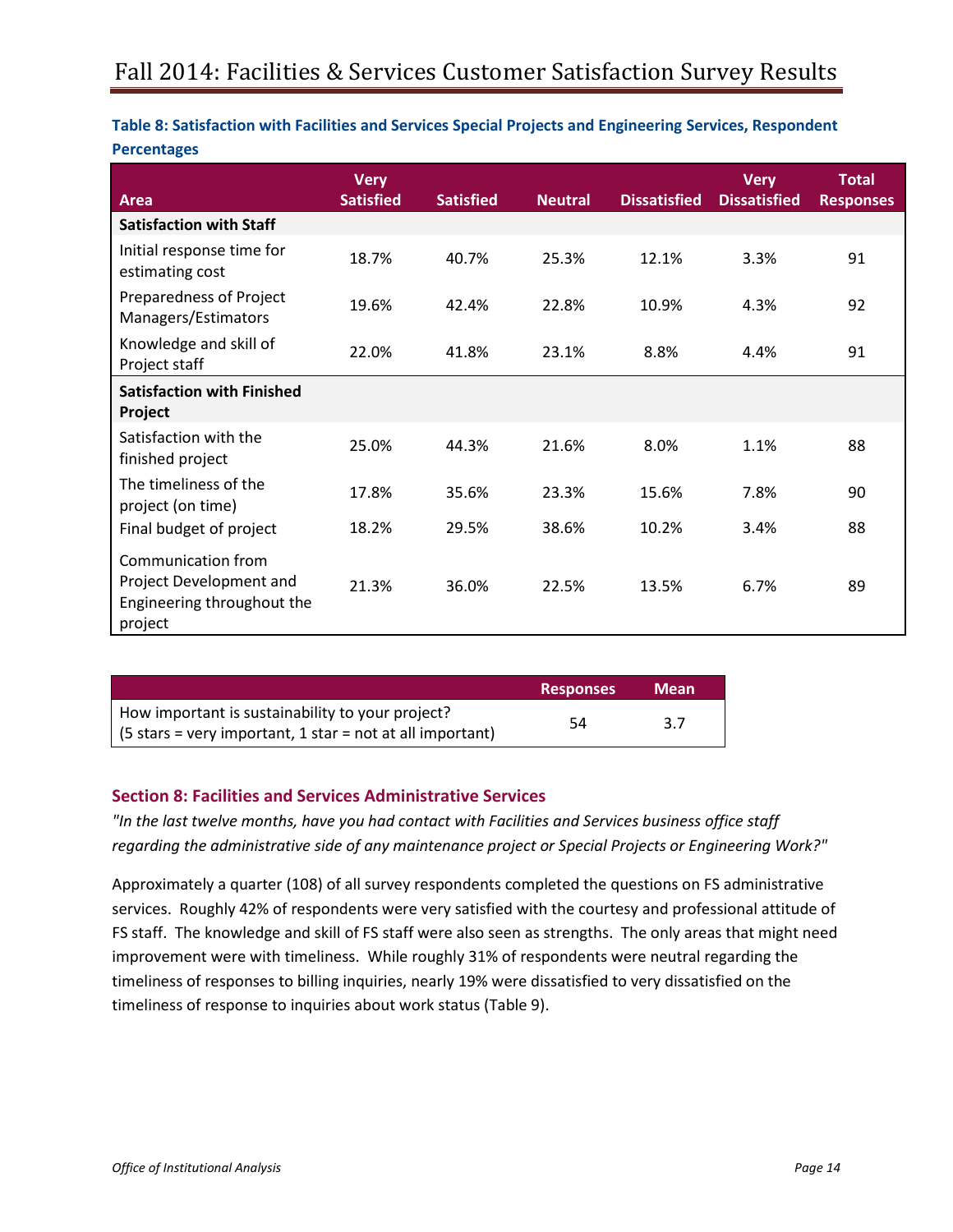| Area                                                                        | <b>Very</b><br><b>Satisfied</b> | <b>Satisfied</b> | <b>Neutral</b> | <b>Dissatisfied</b> | <b>Very</b><br><b>Dissatisfied</b> | <b>Total</b><br><b>Responses</b> |
|-----------------------------------------------------------------------------|---------------------------------|------------------|----------------|---------------------|------------------------------------|----------------------------------|
| Timeliness of response to<br>inquiries about work status                    | 29.6%                           | 39.8%            | 12.0%          | 13.9%               | 4.6%                               | 108                              |
| Timeliness of responses to<br>inquiries about billing                       | 29.6%                           | 33.3%            | 31.5%          | 3.7%                | 1.9%                               | 108                              |
| Courtesy of Facilities and<br>Services staff towards<br>customer            | 42.1%                           | 42.1%            | 12.1%          | 1.9%                | 1.9%                               | 107                              |
| Accuracy of information<br>provided by Facilities and<br>Services employees | 30.6%                           | 45.4%            | 13.9%          | 6.5%                | 3.7%                               | 108                              |
| Professional attitude of<br><b>Facilities and Services</b><br>employees     | 41.7%                           | 41.7%            | 9.3%           | 6.5%                | 0.9%                               | 108                              |
| Knowledge and skill of<br><b>Facilities and Services staff</b>              | 37.0%                           | 44.4%            | 9.3%           | 7.4%                | 1.9%                               | 108                              |

# <span id="page-15-0"></span>**Table 9: Satisfaction with Facilities and Services Administrative Service Areas, Respondent**

## <span id="page-15-1"></span>**Section 9: Environmental Health and Safety**

**Percentages** 

*"Please rate your level of agreement with the following statements pertaining to Environmental Health &*  Safety Services.<sup>"</sup>

<span id="page-15-2"></span>About 125 responses were received regarding Environmental Health and Safety (EHS). The high level of satisfaction noted with this unit in past surveys continued with this survey, and every question showed some degree of improvement for 2014 compared to 2013. Approximately 90% of respondents were satisfied to very satisfied with the knowledge of EHS staff, up from 86% the previous year. EHS staff continue to receive high marks for being friendly and helpful (86% compared to 84% in 2013). The percent of respondents saying they were very satisfied increased substantially for the other questions. Timeliness of response increased to 38% from 32%, usefulness of the website improved from 18% to 27%, effectiveness of training rose from 26% to 34%, understanding of needs and requirements increased from 26% to 34%, and accessibility went from 29% to 38%. When asked if an EHS consultation helped to facilitate a resolution of a problem, 29% of respondents were very satisfied in the Fall 2013 survey; in Fall 2014, 40% of respondents said they were very satisfied.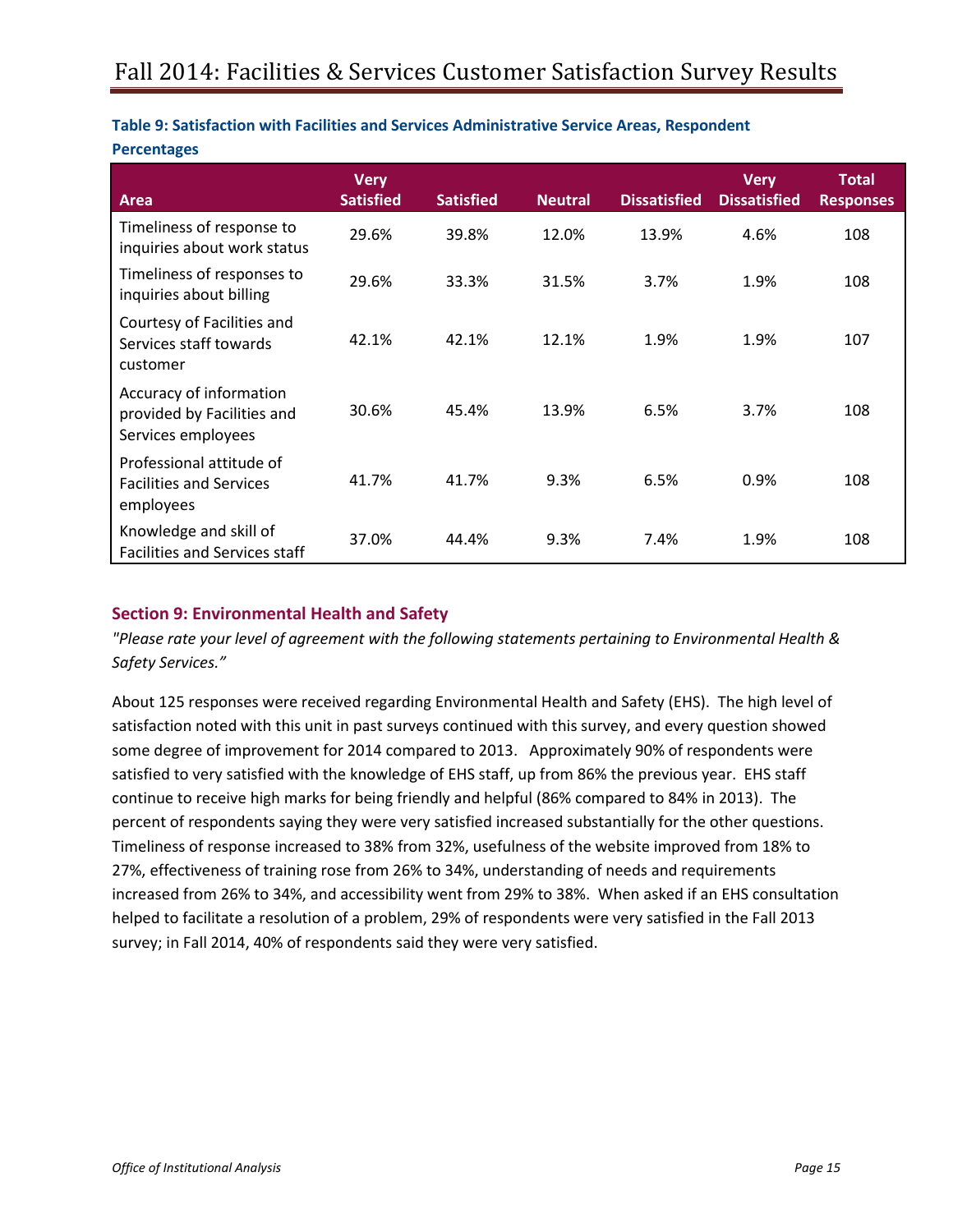| Area                                                                                                                                                 | <b>Very</b><br><b>Satisfied</b> | <b>Satisfied</b> | <b>Neutral</b> | <b>Dissatisfied</b> | <b>Very</b><br><b>Dissatisfied</b> | <b>Total</b><br><b>Responses</b> |
|------------------------------------------------------------------------------------------------------------------------------------------------------|---------------------------------|------------------|----------------|---------------------|------------------------------------|----------------------------------|
| Environmental Health & Safety<br>understands my needs and the<br>requirements of my department                                                       | 34.1%                           | 45.2%            | 15.1%          | 5.6%                | 0.0%                               | 126                              |
| Environmental Health & Safety is<br>accessible to its customers (phone,<br>voice mail, email, etc.)                                                  | 37.6%                           | 49.6%            | 10.4%          | 2.4%                | 0.0%                               | 125                              |
| When contacted, an Environmental<br>Health & Safety consultation helped<br>facilitate resolution of my problem<br>or issue                           | 39.5%                           | 38.7%            | 16.9%          | 3.2%                | 1.6%                               | 124                              |
| The Environmental Health & Safety<br>website is user friendly and helpful in<br>providing access to information,<br>forms, manuals, etc. that I need | 27.4%                           | 37.9%            | 29.0%          | 2.4%                | 3.2%                               | 124                              |
| Environmental Health & Safety staff<br>provide effective training                                                                                    | 33.9%                           | 48.4%            | 13.7%          | 3.2%                | 0.8%                               | 124                              |
| When contacted, Environmental<br>Health & Safety staff responded to<br>my requests, or problems, in a timely<br>manner                               | 37.6%                           | 40.8%            | 17.6%          | 2.4%                | 1.6%                               | 125                              |
| Overall, Environmental Health &<br>Safety staff are knowledgeable in<br>their areas of specialty                                                     | 41.9%                           | 46.8%            | 9.7%           | 0.8%                | 0.8%                               | 124                              |
| Environmental Health & Safety staff<br>are friendly and helpful when I<br>contact them for services                                                  | 45.2%                           | 41.1%            | 11.3%          | 1.6%                | 0.8%                               | 124                              |

# **Table 10: Satisfaction with Environmental Health and Safety (EHS), Respondent Percentages**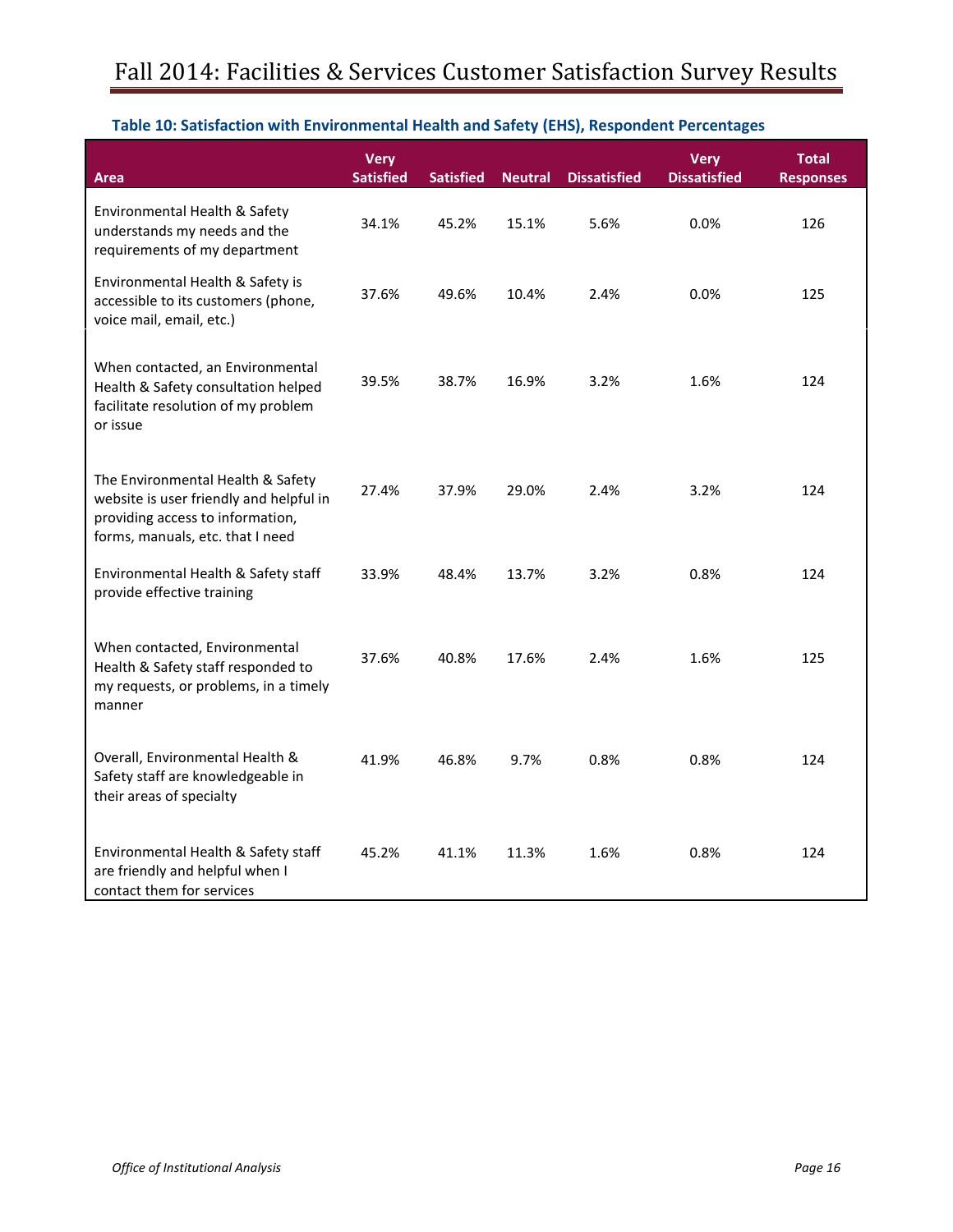# <span id="page-17-0"></span>**Section 10: NMSU Fire Department**

*"Please rate your satisfaction level with the NMSU Fire Department."* 

NMSU Fire Department was highly rated by respondents. More than 70% of the 69 respondents were very satisfied with the courtesy and professionalism of NMSU Fire Department staff. Both are slight increases compared to 2013. Nearly two-thirds of these respondents were very satisfied with the timeliness and quality of NMSU Fire Department service. Respondents were more satisfied with NMSU Fire Department than any other area included in this survey.

|                          | Verv             |                  |                |                     | <b>Verv</b>         | Total            |
|--------------------------|------------------|------------------|----------------|---------------------|---------------------|------------------|
| Area                     | <b>Satisfied</b> | <b>Satisfied</b> | <b>Neutral</b> | <b>Dissatisfied</b> | <b>Dissatisfied</b> | <b>Responses</b> |
| Timeliness of service    | 65.6%            | 26.6%            | 6.3%           | 1.6%                | 0.0%                | 64               |
| Quality of service       | 67.2%            | 29.7%            | 1.6%           | 1.6%                | 0.0%                | 64               |
| Courtesy of staff        | 73.0%            | 25.4%            | 1.6%           | $0.0\%$             | $0.0\%$             | 63               |
| Professionalism of staff | 76.6%            | 21.9%            | 1.6%           | 0.0%                | $0.0\%$             | 64               |
| Service expectation      | 64.1%            | 29.7%            | 4.7%           | 1.6%                | 0.0%                | 64               |

#### <span id="page-17-1"></span>**Table 11: Satisfaction with NMSU Fire Department, Respondent Percentages**

#### <span id="page-17-2"></span>**Section 11: NMSU Office of University Architect and Campus Planning**

"Please rate your satisfaction with the NMSU Office of University Architect and Campus Planning."

As a whole, respondents reflected fairly positively about the NMSU Office of University Architect and Campus Planning (UACP). More than 85% of respondents indicated that they were either very satisfied or satisfied with the courtesy and professionalism of staff. By contrast, respondents were most critical of the timeliness of services provided by this office; more than 16% of respondents indicated they were either dissatisfied or very dissatisfied. More than 40% of respondents expressed a neutral feeling about the Annual Space Survey, indicating that many respondents might not be aware of what the Annual Space Survey actually does. Substantially fewer respondents replied to the survey question asking them about their 'recent' experience with the UACP. This may suggest that fewer respondents had interacted with this office recently or that this survey question might be redundant, given that respondents previously registered their (dis)satisfaction with the services provided by UACP.